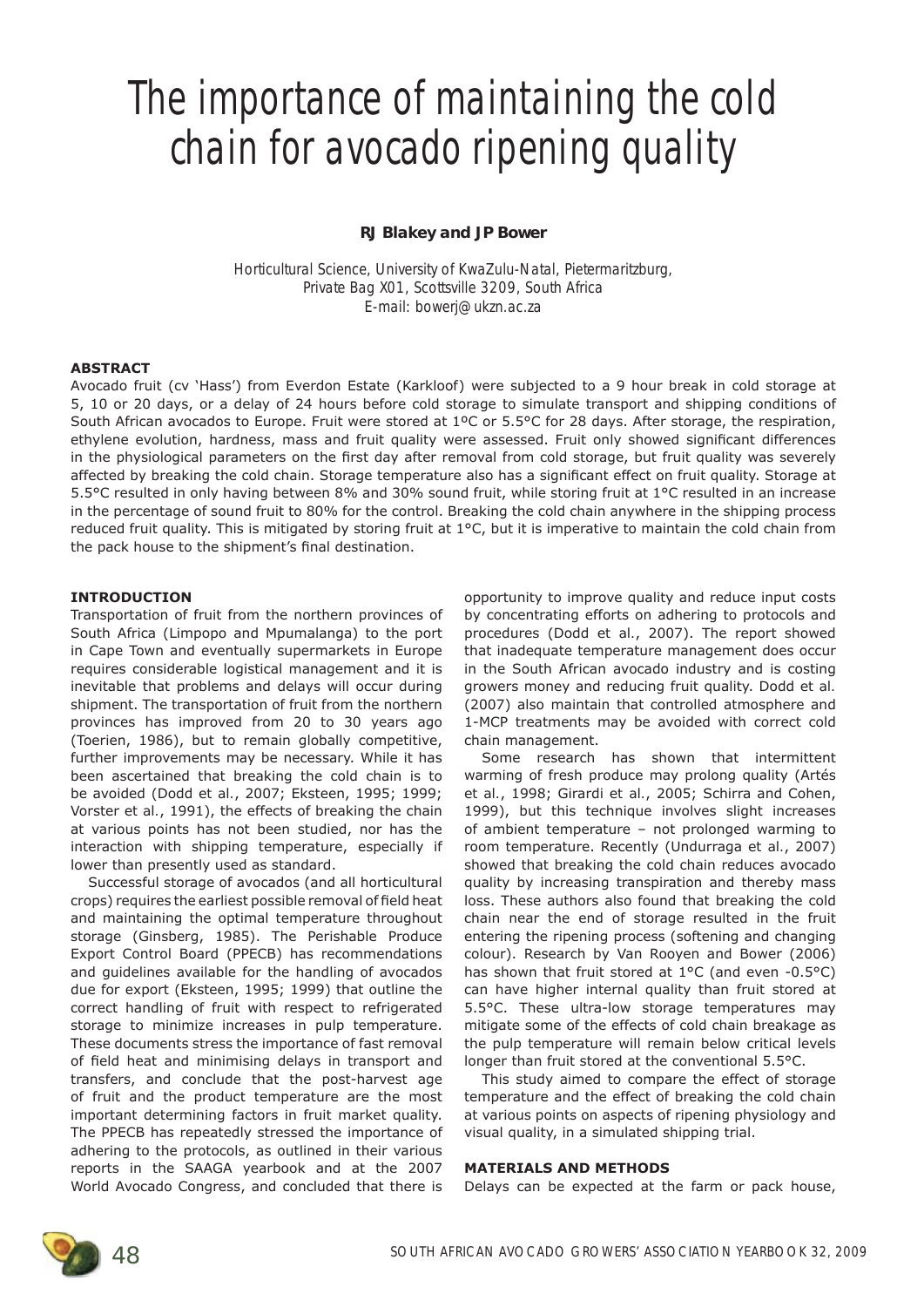at the ports of Cape Town, during shipping and at the destination port (such as Rotterdam). These have been simulated by delaying cooling by one day, and breaking the cold chain at 5, 10 and 20 days.

## **Fruit**

Local grade fruit were sourced from Howick in the KwaZulu-Natal Midlands and randomly placed in the ten treatment combinations (5 treatments and 2 storage temperatures) with 10 fruit per treatment and each fruit as a replication. Fruit were picked on the  $2^{nd}$  and 22<sup>nd</sup> of July and the 11<sup>th</sup> of August. Average moisture contents for each harvest date were 73.4, 70.4 and 67.8%.

## **Respiration**

Carbon dioxide (CO<sub>2</sub>) evolution, used as an indication of respiratory activity, was measured using an environmental gas monitor (EGM-1, PP Systems, Hertfordshire, UK).Fruit were incubated in a 1 L container for 12 min. Headspace  $CO<sub>2</sub>$  concentration (parts per million) was measured and results calculated as a rate of CO<sub>2</sub> evolution/production (mL.kg $^{-1}$ .h $^{-1}$ ), taking into account the fruit mass, volume and head space in the jar and the ambient room  $CO<sub>2</sub>$  concentration.

# **Quantification of ethylene**

Fruit were incubated for 15 min in a 1 L container which contained a 20 mL vial which was sealed on removal. Analysis was done with a DANI 1000 gas chromatograph equipped with an HT250D Autosampler. The column was stainless steel packed with alumina F1 stationary phase. A flame ionisation detector was used. The temperatures for the injector, column and detector were 160˚C, 100˚C and 180˚C, respectively. The mobile phase was nitrogen gas at 35 kPa. The autosampler injected 1 mL of sample from the 20 mL vial. Results were calculated after taking fruit mass, volume and container head space into account.

# **Ripeness**

Ripeness was assessed using a hand-held firmness tester (densimeter; Bareiss, Oberdischingen, Germany).

# **Statistical analysis**

Analysis was performed using Genstat v9.1 (VSN International Ltd).The statistical design was a completely randomized design with repeated measures.

# **RESULTS AND DISCUSSION**

While the maturity of the fruit had an effect on respiration, ethylene synthesis, mass loss and the rate of softening, in order to simplify the presentation of the data, values have been averaged for the three harvest dates. Only fruit from the first harvest took longer than 5 days to ripen, hence all values on day 7 refer only to that harvest.

Breaking the cold chain at 10 or 20 days significantly reduced the initial respiration rate of the fruit at both storage temperatures, for fruit stored at 1°C (**Table 1**). Delaying cold storage and breaking it at day 20 initially reduced the respiration of the fruit stored at 5.5°C. There was a significant difference in the fruit that had cold storage delayed, at day seven, but this was

Table 1. CO<sub>2</sub> evolution (mL.kg<sup>-1</sup>.h<sup>-1</sup>) after cold storage at 1°C or 5.5°C averaged for three **harvest dates and four cold chain break periods. LSD = 6.7 mL.kg-1.h-1. Asterisk (\*) indicates**  a significant difference to that treatment's control, at the related day

| <b>Storage</b><br>temp $(^{\circ}C)$ | <b>Day</b>     | <b>Treatment</b> |              |                |                 |                 |
|--------------------------------------|----------------|------------------|--------------|----------------|-----------------|-----------------|
|                                      |                | <b>Control</b>   | <b>Delay</b> | <b>Break 5</b> | <b>Break 10</b> | <b>Break 20</b> |
| 1                                    | $\Omega$       | 67.6             | 62.8         | $49.0*$        | $44.4*$         | $51.8*$         |
|                                      | $\overline{2}$ | 80.3             | 82.7         | 80.8           | 76.4            | 85.6            |
|                                      | 5              | 71.4             | 76.4         | 75.4           | 69.8            | 72.5            |
|                                      | $\overline{7}$ | 62.8             | 64.5         | 67.0           | 63.4            | 66.5            |
| 5.5                                  | $\Omega$       | 86.9             | $79.2*$      | 86.4           | 80.9            | $78.0*$         |
|                                      | $\overline{2}$ | 81.1             | 80.4         | 81.7           | 80.2            | 81.7            |
|                                      | 5              | 76.3             | 74.6         | 74.3           | 72.2            | 79.8            |
|                                      | $\overline{7}$ | 70.6             | $61.4*$      | 77.2           | 69.7            | 67.5            |

**Table 2. Ethylene evolution (μL.kg-1.h-1) after cold storage at 1ºC or 5.5ºC averaged for three harvest dates and four cold chain break periods. LSD = 21.5 μL.kg-1.h-1. Asterisk (\*)**  indicates a significant difference to that treatment's control, at the related day

| <b>Storage</b><br>temp $(^{\circ}C)$ | <b>Time</b>    | <b>Treatment</b> |              |                |                 |                 |
|--------------------------------------|----------------|------------------|--------------|----------------|-----------------|-----------------|
|                                      |                | <b>Control</b>   | <b>Delay</b> | <b>Break 5</b> | <b>Break 10</b> | <b>Break 20</b> |
| $\mathbf{1}$                         | $\Omega$       | 72.5             | 78.7         | 61.2           | 60.4            | 66.9            |
|                                      | $\overline{2}$ | 93.2             | 104.8        | 95.6           | 93.2            | 102.2           |
|                                      | 5              | 85.3             | 97.3         | 91.3           | 87.1            | 91.4            |
|                                      | $\overline{7}$ | 97.0             | 114.7        | $126.5*$       | 95.6            | $134.4*$        |
| 5.5                                  | $\Omega$       | 84.8             | 97.7         | 83.9           | 89.0            | 91.0            |
|                                      | $2^{\circ}$    | 90.6             | 93.7         | 90.1           | 85.4            | 87.0            |
|                                      | 5              | 113.4            | 129.7        | 103.3          | 125.6           | 126.0           |
|                                      | $\overline{7}$ | 172.1            | 166.2        | $207.8*$       | 171.1           | $225.1*$        |

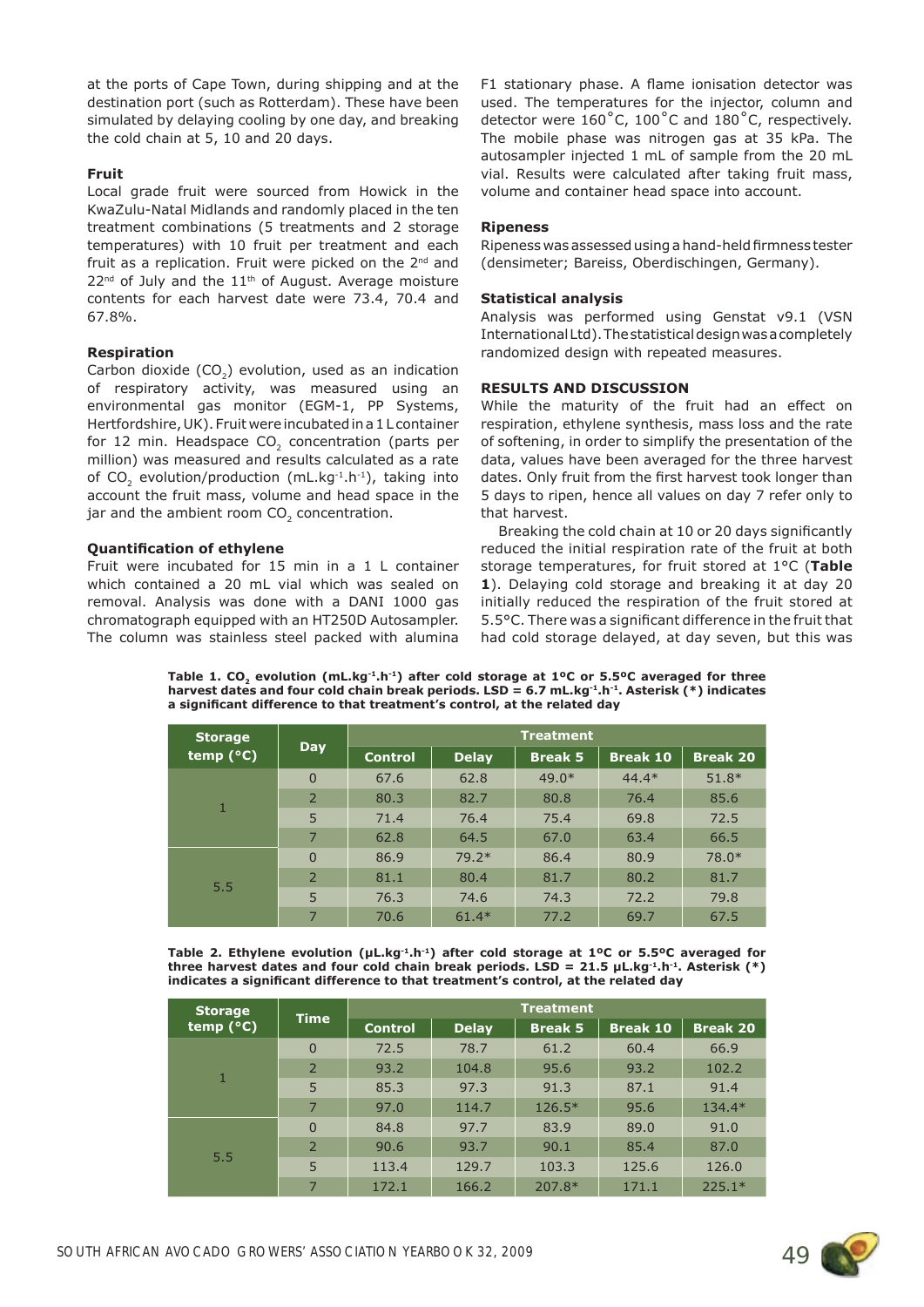because the fruit were ripe already and had progressed into the post-climacteric stage. Further, there seems to be evidence from the respiration results, that at 5.5ºC, the climacteric had been initiated before the end of the storage period. This was not so in the fruit stored at 1ºC.

Although the fruit stored at 1ºC had an initially lower respiration rate by the second day after removal, the differences between the different temperatures (comparing within treatments) was insignificant, indicating that the lower storage temperature did not have a permanent effect on respiration.

The only significant differences in ethylene evolution (**Table 2**) were on day seven. It is suggested that the large rise in ethylene evolution from day five to day seven indicates that the fruit were starting to decay.

The fruit stored at  $1^{\circ}$ C lost significantly less mass (**Table 3**) during storage. This was true of all treatments. The differential was maintained throughout ripening. This reduced water loss during storage resulted in improved fruit quality, as is clearly illustrated in **Figure 1**, with fruit stored at 1ºC having up to 80% sound fruit compared to only 30% for fruit stored at 5.5ºC.

The reduced storage temperature also resulted in an insignificant softening during storage (Table 4) which is in agreement with the findings of Biale (1941). Softening during storage has been a major problem with exporting avocados (Dodd *et al.*, 2007; Ginsberg, 1985; Undurraga *et al.*, 2007). While the fruit stored at the normally used shipping temperature of 5.5°C had softened significantly during storage, this resulted in the fruit stored at 5.5ºC ripening sooner than the fruit stored at 1ºC. At 1ºC, the control fruit took slightly longer to ripen than the cold-interrupted fruit, which shows that the break in the cold chain did affect physiological activity, most likely the enzymes responsible for ripening.

**Figure 1** clearly shows the effect of breaking the cold chain, and how reducing the storage temperature improves the percentage sound fruit. "Sound fruit" were



**Figure 1. Percentage of sound fruit for each treatment (averaged for three harvest dates) and storage at 1ºC (solid bars) and 5.5ºC (clear bars). Standard errors shown are for the combined harvest dates. Letters (a, b,**  c) indicate significant differences and are only indicative **for the 1ºC storage temperature**

| Table 3. Percentage mass loss after cold storage at $1^{\circ}$ C or 5.5 $^{\circ}$ C averaged for three harvest |
|------------------------------------------------------------------------------------------------------------------|
| dates and four cold chain break periods. LSD = 0.9%. Asterisk (*) indicates a significant                        |
| difference to that treatment's control, at the related dav                                                       |

| <b>Storage</b><br>temp $(^{\circ}C)$ | <b>Time</b>    | <b>Treatment</b> |              |                |                 |                 |
|--------------------------------------|----------------|------------------|--------------|----------------|-----------------|-----------------|
|                                      |                | <b>Control</b>   | <b>Delay</b> | <b>Break 5</b> | <b>Break 10</b> | <b>Break 20</b> |
| 1                                    | $\Omega$       | 4.6              | 5.1          | 4.6            | 4.4             | 4.5             |
|                                      | $\overline{2}$ | 8.2              | 8.3          | 7.9            | 7.7             | 7.8             |
|                                      | 5              | 11.9             | 11.5         | 11.2           | 11.0            | 11.3            |
|                                      | 7              | 13.9             | 13.6         | 13.2           | $12.1*$         | 13.2            |
| 5.5                                  | $\Omega$       | 10.3             | 10.0         | 10.7           | 9.8             | 9.7             |
|                                      | $\overline{2}$ | 13.8             | 13.2         | 14.1           | 13.1            | 12.9            |
|                                      | 5              | 17.2             | 16.3         | 17.3           | $16.2*$         | 16.0            |
|                                      | 7              | 18.7             | 17.9         | 18.8           | $17.4*$         | 17.6            |

**Table 4. Densimeter readings (scale 0 to 100) after cold storage at 1ºC or 5.5ºC averaged for three harvest dates and four cold chain break periods. LSD = 2.3. Asterisk (\*) indicates**  a significant difference to that treatment's control, at the related day. Fruit are ripe when **densimeter reading is below 60**

| Temp $(°C)$ | <b>Time</b>    | <b>Treatment</b> |              |                |                 |                 |
|-------------|----------------|------------------|--------------|----------------|-----------------|-----------------|
|             |                | <b>Control</b>   | <b>Delay</b> | <b>Break 5</b> | <b>Break 10</b> | <b>Break 20</b> |
| 1           | <b>Start</b>   | 86               | 86           | 86             | 87              | 87              |
|             | $\Omega$       | 85               | 86           | 85             | 84              | 85              |
|             | 2              | 74               | 73           | 73             | 72              | 73              |
|             | 5              | 62               | 59*          | 59*            | 59*             | 58*             |
|             | $\overline{7}$ | 61               | 58*          | 58             | 58*             | $55*$           |
| 5.5         | <b>Start</b>   | 87               | 88           | 85             | 88              | 87              |
|             | $\overline{0}$ | 79               | 81           | 78             | 80              | 80              |
|             | $\overline{2}$ | 64               | 66           | 64             | 64              | 63              |
|             | 5              | 60               | 61           | 59             | 59              | $57*$           |
|             | 7              | 58               | 59           | 59             | $55*$           | 58              |

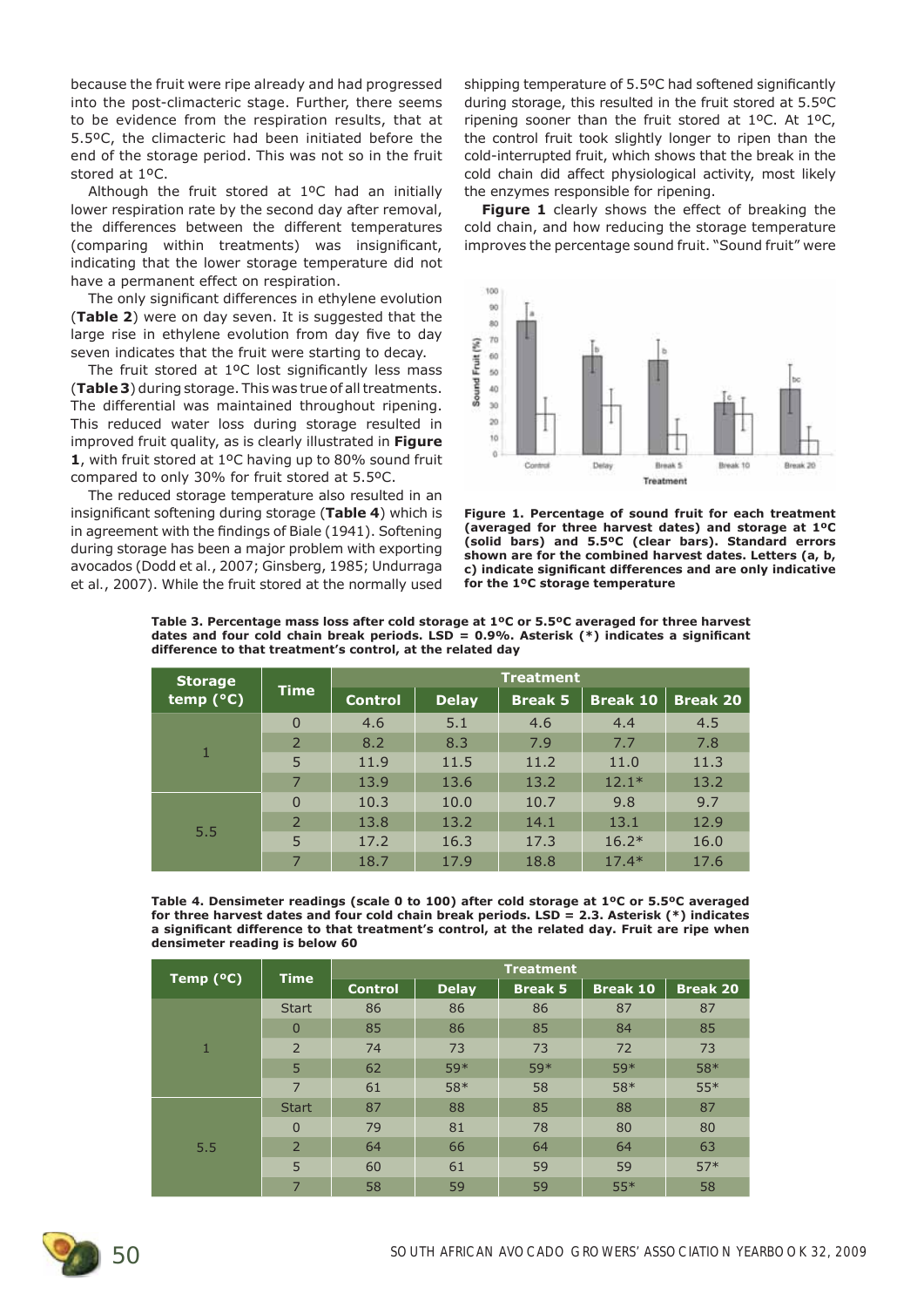considered to be those without shrivel or anthracnose infection and with good colouring, i.e. marketable fruit. The predominant disorder causing poor quality fruit was shrivel, with fruit with poor colour and anthracnose occurring infrequently.

At 5.5ºC, there was no difference between the treatments and the control because all were below 30% sound fruit. However, at 1ºC, the fruit that had a constant cold storage period had significantly better



Figure 2. Fruit from the first harvest date, two days **after removal from cold storage. Fruit in the top row were stored at 1ºC, and fruit in the bottom row at 5.5°C. The columns, from left to right are: Delay, Break 5, Break 10, Break 20 and Control**



Figure 3. Fruit from the first harvest date, five days after **removal from cold storage. Fruit in the top row were stored at 1°C, and fruit in the bottom row at 5.5°C. The columns, from left to right are: Delay, Break 5, Break 10, Break 20 and Control**



 **Figure 4. Fruit from harvest one, at ripeness. The fruit on the left were stored at 1°C, those on the right at 5.5°C. Treatment was break at 10 days**

quality. The control had 80% sound fruit  $(\pm 10.7\%)$ while the delay, break 5, break 10 and break 20 treatments had 60, 57, 31 and 40% sound fruit  $(\pm 9.8,$ 12.4, 6.9 and 14.9%) respectively.

Comparing results within each treatment, 1ºC fruit were all significantly better, except for the fruit removed on day 10 where there was no significant difference. The differences in colour development are shown in **Figure 2** and **3**. Storage at 5.5ºC resulted in faster fruit colour development, and appeared to exacerbate the appearance of "mixed ripening". **Figure 4** (showing the most damaging treatment of breaking the chain at 10 days) shows the effect, at ripeness, of a lower storage temperature. The fruit stored at 5.5ºC (right) show extensive shrivel while the 1ºC fruit (left) were still of high quality.

While fruit stored at lower temperatures do colour more slowly, (**Figure 2** and **3**), the fruit quality was superior, with less mass (predominantly moisture) loss. With a reduced respiration rate during storage (**Table 1**), the fruit probably have greater energy reserves to complete ripening without developing any physiological disorders. The reduced storage temperature may help to buffer the effect of a break in the cold chain. The lower pulp temperature could keep the tissue below the critical level at which irreparable damage will occur, for longer. It will also reduce the apparent "mixed ripening".

Temperature greatly affects the respiration rate of fruit (Biale, 1941; Eaks, 1978). Avocados are climacteric fruit with a very high rate of metabolism. Once fruit are harvested, energy reserves are utilised. Climacteric ripening requires a large amount of energy to conclude successfully and if energy reserves are depleted below the amount required for successful ripening, physiological disorders (particularly rubbery pulp and shrivel) will result. Breaking the cold chain will result in respiration spikes that are likely to reduce the energy reserves of the fruit. Work still being concluded indicates that fruit stored conventionally do deplete their energy reserves and run out of soluble sugars (Blakey *et al.*, 2008).

#### **CONCLUSION**

Breaking the cold chain is known to be detrimental to fruit quality and this has been shown to be true for avocados. Although fruit recovered physiologically in terms of respiration and ethylene evolution, quality was severely affected. Breaking the cold chain resulted in severe shrivel and a large proportion of unmarketable fruit. There is also evidence that at 5.5ºC the climacteric starts during the shipping period. This is not the case for storage at 1ºC. Reducing storage temperature from 5.5ºC to 1ºC can also buffer fruit from the effects of breaking the cold chain. It is once again stressed that maintaining the cold chain is crucial in delivering quality fruit to export markets, and serious consideration to shipping at a lower temperature than presently done should be given.

#### **LITERATURE CITED**

ARTÉS, F., GARCÍA, F., MARQUINA, J., CANO, A. and FERNÁNDEZ-TRUJILLO, J.P. 1998. Physiological Responses